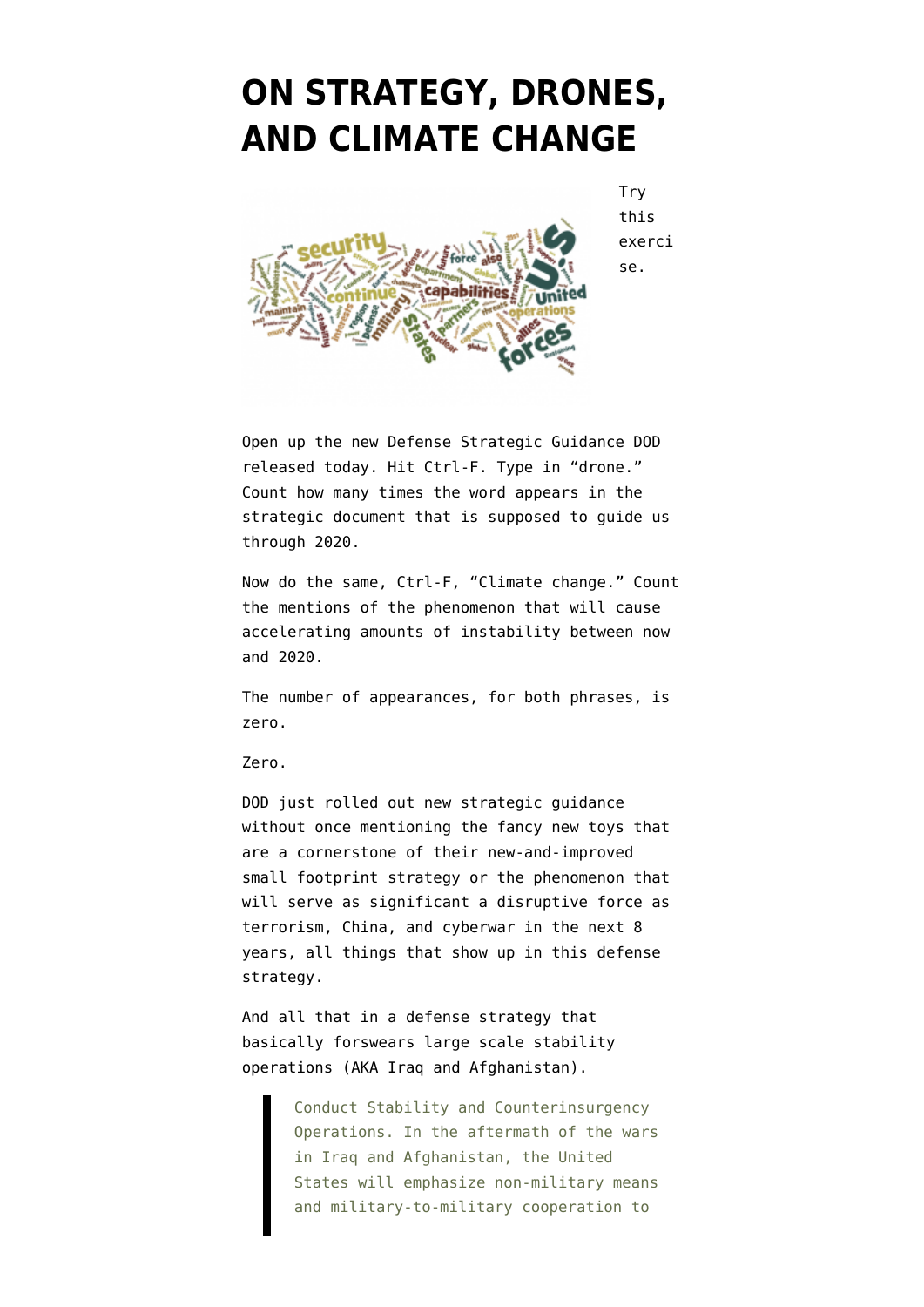address instability and reduce the demand for significant U.S. force commitments to stability operations. U.S. forces will nevertheless be ready to conduct limited counterinsurgency and other stability operations if required, operating alongside coalition forces wherever possible. Accordingly, U.S. forces will retain and continue to refine the lessons learned, expertise, and specialized capabilities that have been developed over the past ten years of counterinsurgency and stability operations in Iraq and Afghanistan. However, U.S. forces will no longer be sized to conduct large-scale, prolonged stability operations.

Mind you, the defense strategy doesn't ignore stability–which it mentions ten more times than it does drones or climate change. But in a thoroughly Rumsfeldian manner, it seems to just believe stability … happens.

All in a time when America's neoliberal economic policies ("commerce," "prosperity," and "economic growth"–at 2, 4, and 1–also show up more times than drones or climate change) also contribute to instability and where more and more countries seem to be falling as states.

Now, partly, the defense strategy forswears large scale stability operations, because this entire strategy is an effort to [pretend](http://news.firedoglake.com/2012/01/05/pentagons-austerity-budget-ignores-second-round-trigger-cuts/) it's cutting \$487 billion over ten years when it's really just ending two expensive wars, refocusing from Europe to Asia, and assuming we'll make do with things like Special Forces and those drones the strategy doesn't mention. To a significant degree, this new defense strategy is a pre-emptive (and [thoroughly](http://www.washingtonpost.com/national/national-security/obama-to-unveil-austere-pentagon-strategy/2012/01/04/gIQAMRBRbP_story_1.html?sub=AR) [successful, from the looks of things](http://www.washingtonpost.com/national/national-security/obama-to-unveil-austere-pentagon-strategy/2012/01/04/gIQAMRBRbP_story_1.html?sub=AR)) attempt to convince the press that DOD is suffering under the same rules of austerity the rest of us are, while really only moving some shells around on a card table.